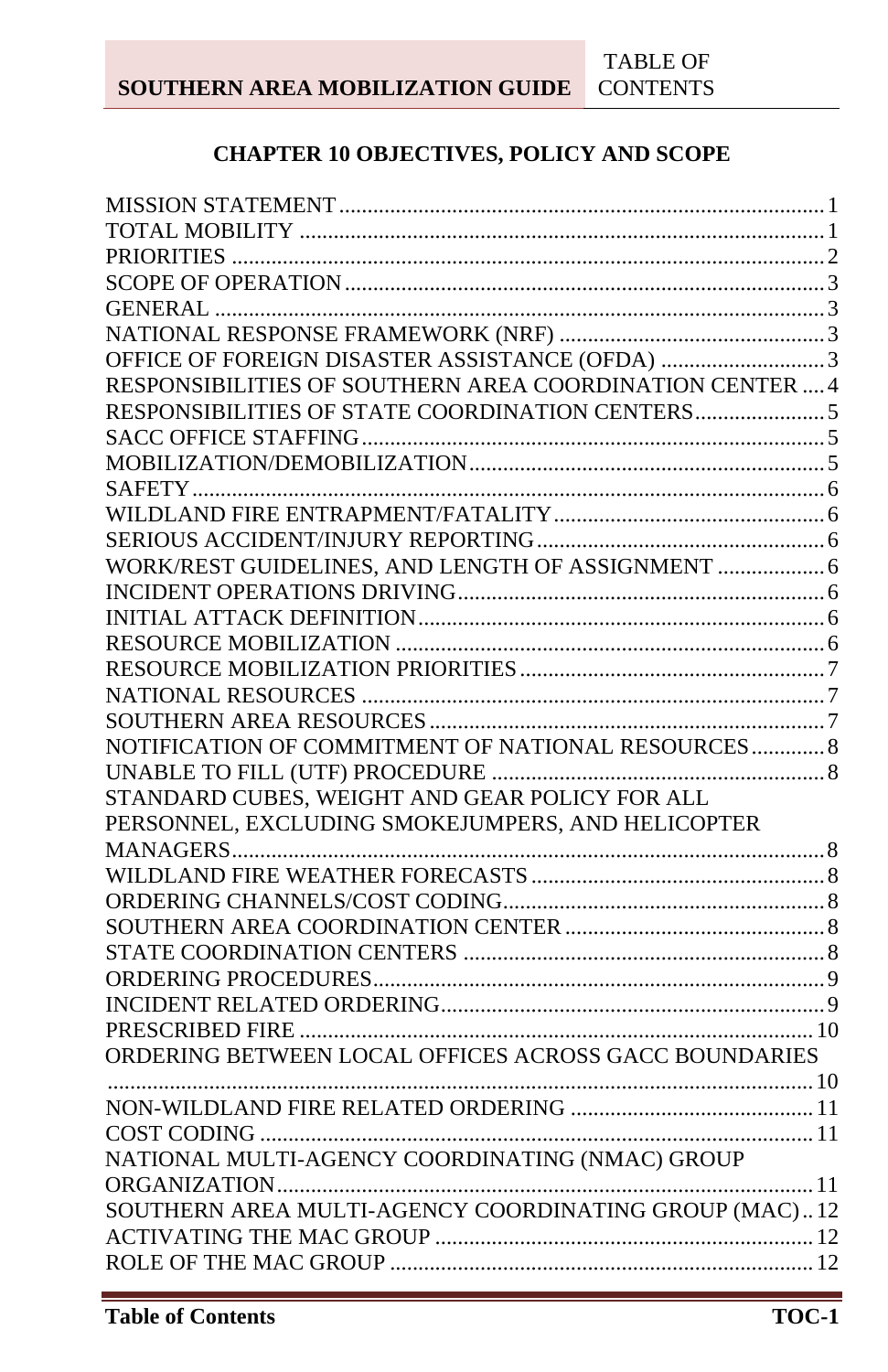| SOUTHERN AREA COORDINATION CENTER ORGANIZATION  15     |  |
|--------------------------------------------------------|--|
|                                                        |  |
|                                                        |  |
|                                                        |  |
| NATIONAL MULTI-AGENCY COORDINATING GROUP (MAC)         |  |
|                                                        |  |
|                                                        |  |
| MOBILIZATION PROCEDURES FOR MILITARY AND INTERNATIONAL |  |
|                                                        |  |
|                                                        |  |
|                                                        |  |
|                                                        |  |

## **CHAPTER 20 OVERHEAD AND TEAMS**

| NATIONAL INCIDENT MANAGEMENT ORGANIZATION TEAMS (NIMO) |  |
|--------------------------------------------------------|--|
|                                                        |  |
|                                                        |  |
|                                                        |  |
|                                                        |  |
|                                                        |  |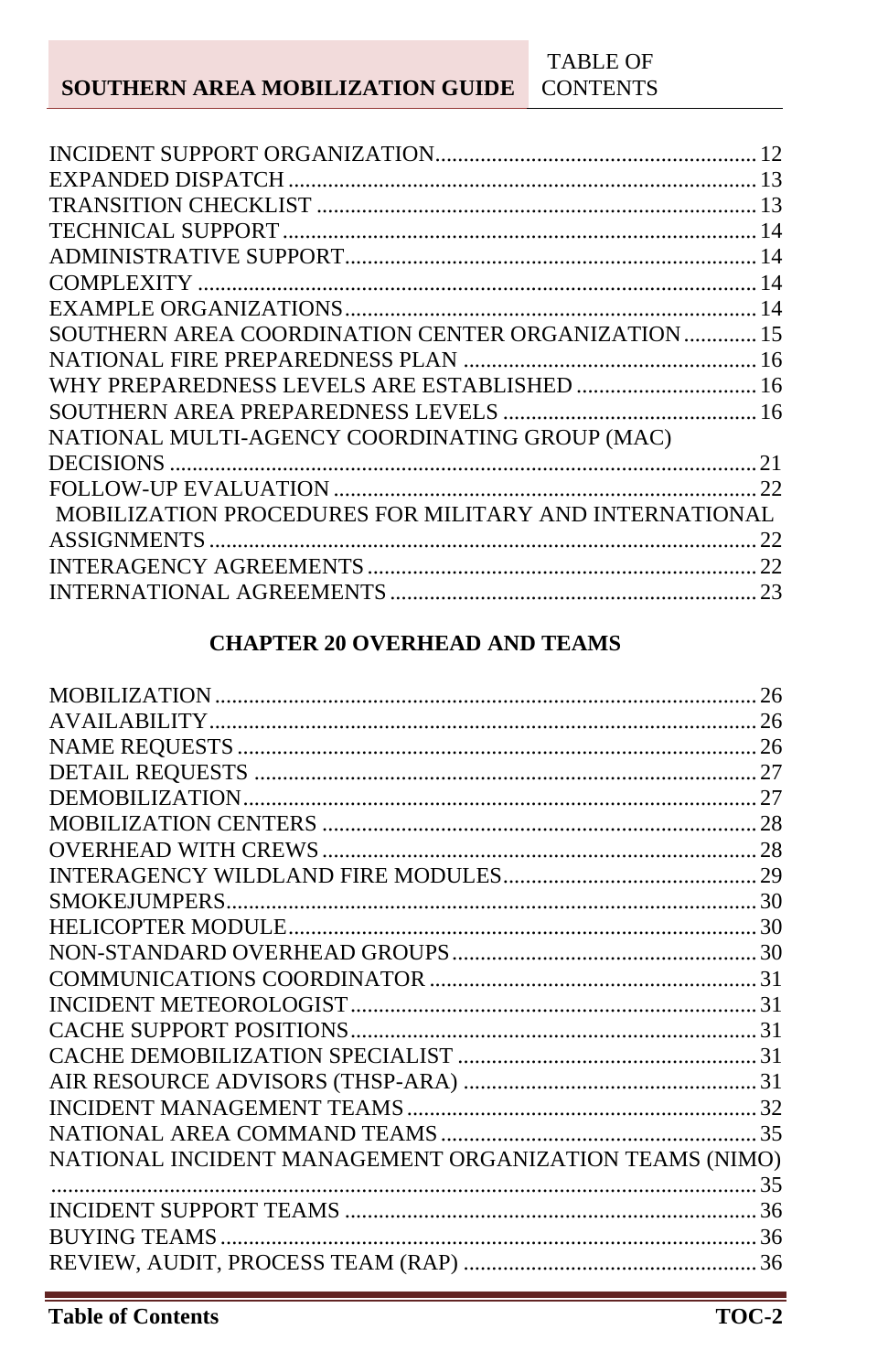| PAYMENT CENTERS                                          | 36 |
|----------------------------------------------------------|----|
| DEPARTMENT OF INTERIOR - BURNED AREA EMERGENCY           |    |
|                                                          |    |
| WILDLAND FIRE PREVENTION AND EDUCATION TEAMS 38          |    |
| WILDLAND FIRE AND AVIATION SAFETY TEAMS (FAST)  38       |    |
|                                                          |    |
| SOUTHERN AREA FIRE ACCIDENT INVESTIGATION TEAMS,         |    |
| COORDINATED RESPONSE PROTOCOL TEAMS and/or FACILITATED   |    |
|                                                          |    |
|                                                          |    |
|                                                          |    |
| NATIONAL FEDERATION OF FEDERAL EMPLOYEES (NFFE) UNION    |    |
|                                                          |    |
|                                                          |    |
|                                                          |    |
|                                                          |    |
|                                                          |    |
|                                                          |    |
|                                                          |    |
|                                                          |    |
| NATIONAL INTERAGENCY INCIDENT MANAGEMENT SYSTEM          |    |
|                                                          |    |
| INCIDENT QUALIFICATIONS AND CERTIFICATIONS SYSTEM (IQCS) |    |
|                                                          |    |
|                                                          |    |
|                                                          |    |

#### **CHAPTER 30 CREWS**

| WILDLAND FIRE MODULES MOBILIZATION & CONFIGURATION  49 |  |
|--------------------------------------------------------|--|
|                                                        |  |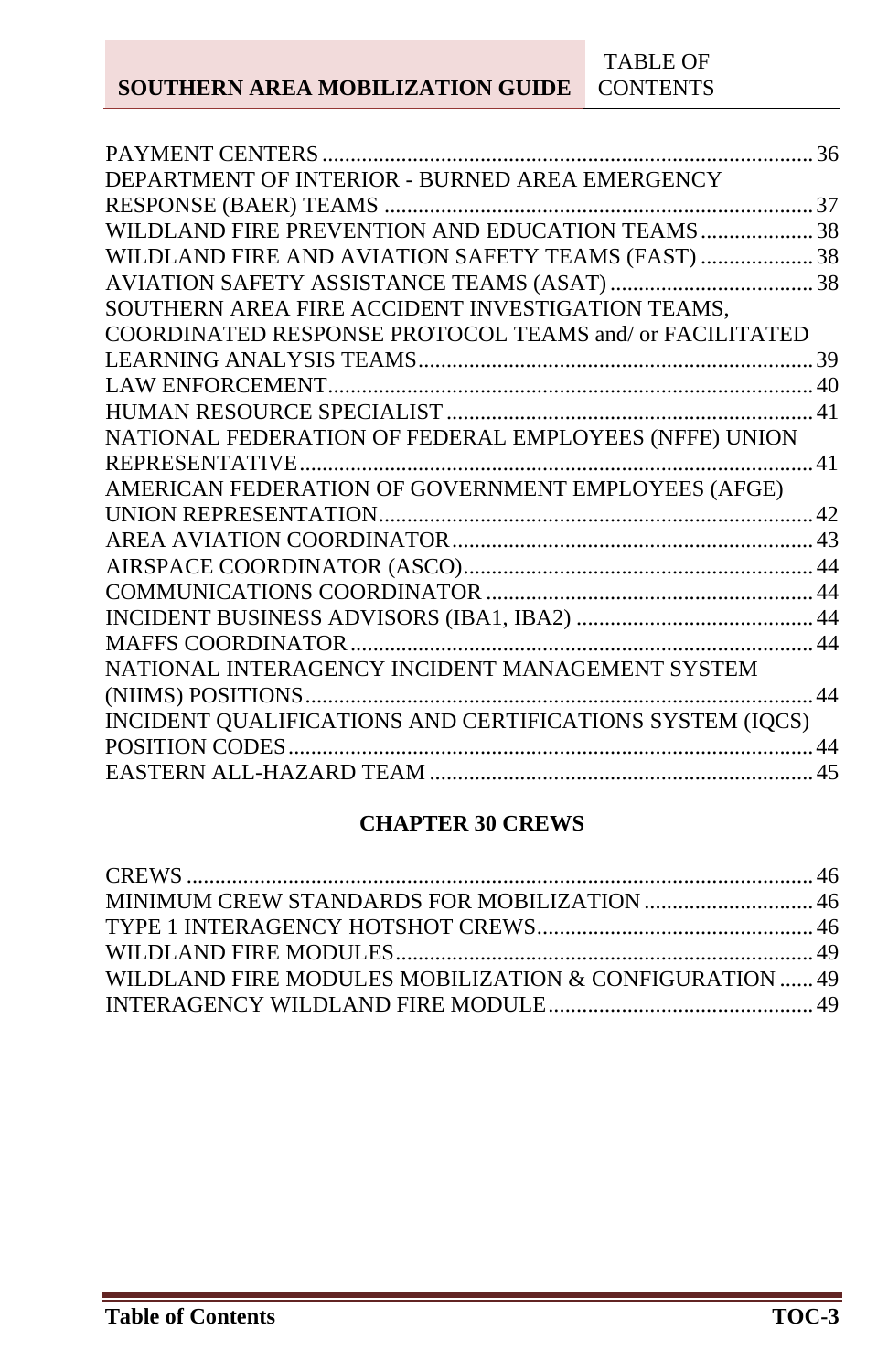## **CHAPTER 40 EQUIPMENT AND SUPPLIES**

| NATIONAL INTERAGENCY SUPPORT CACHE ORDERING          |  |
|------------------------------------------------------|--|
|                                                      |  |
| SOUTHERN AREA INTERAGENCY FIRE CACHE ORDERING        |  |
|                                                      |  |
|                                                      |  |
|                                                      |  |
| INCIDENT REMOTE AUTOMATIC WEATHER STATIONS  57       |  |
|                                                      |  |
| FIRE/PROJECT REMOTE AUTOMATED WEATHER STATIONS 57    |  |
| CONTRACT ENGINES, HEAVY EQUIPMENT, BUSES, AND WATER  |  |
|                                                      |  |
| EQUIPMENT & SUPPLIES - SPECIAL INFORMATION 58        |  |
|                                                      |  |
|                                                      |  |
|                                                      |  |
|                                                      |  |
| NATIONAL INTERAGENCY RADIO SUPPORT CACHE (NIRSC)  60 |  |
|                                                      |  |
|                                                      |  |
| NATIONAL EMERGENCY RENTAL VEHICLE (NERV) BLANKET     |  |
|                                                      |  |
|                                                      |  |
|                                                      |  |
|                                                      |  |
|                                                      |  |

## **CHAPTER 50 AIRCRAFT**

| FLIGHT FOLLOWING AND RESOURCE TRACKING PROCEDURES 68     |  |
|----------------------------------------------------------|--|
|                                                          |  |
|                                                          |  |
|                                                          |  |
| <b>MODULAR AIRBORNE FIRE FIGHTING SYSTEMS (MAFFS) 82</b> |  |
|                                                          |  |
| LEADPLANES/ AERIAL SUPERVISION MODULES (ASM)  83         |  |
|                                                          |  |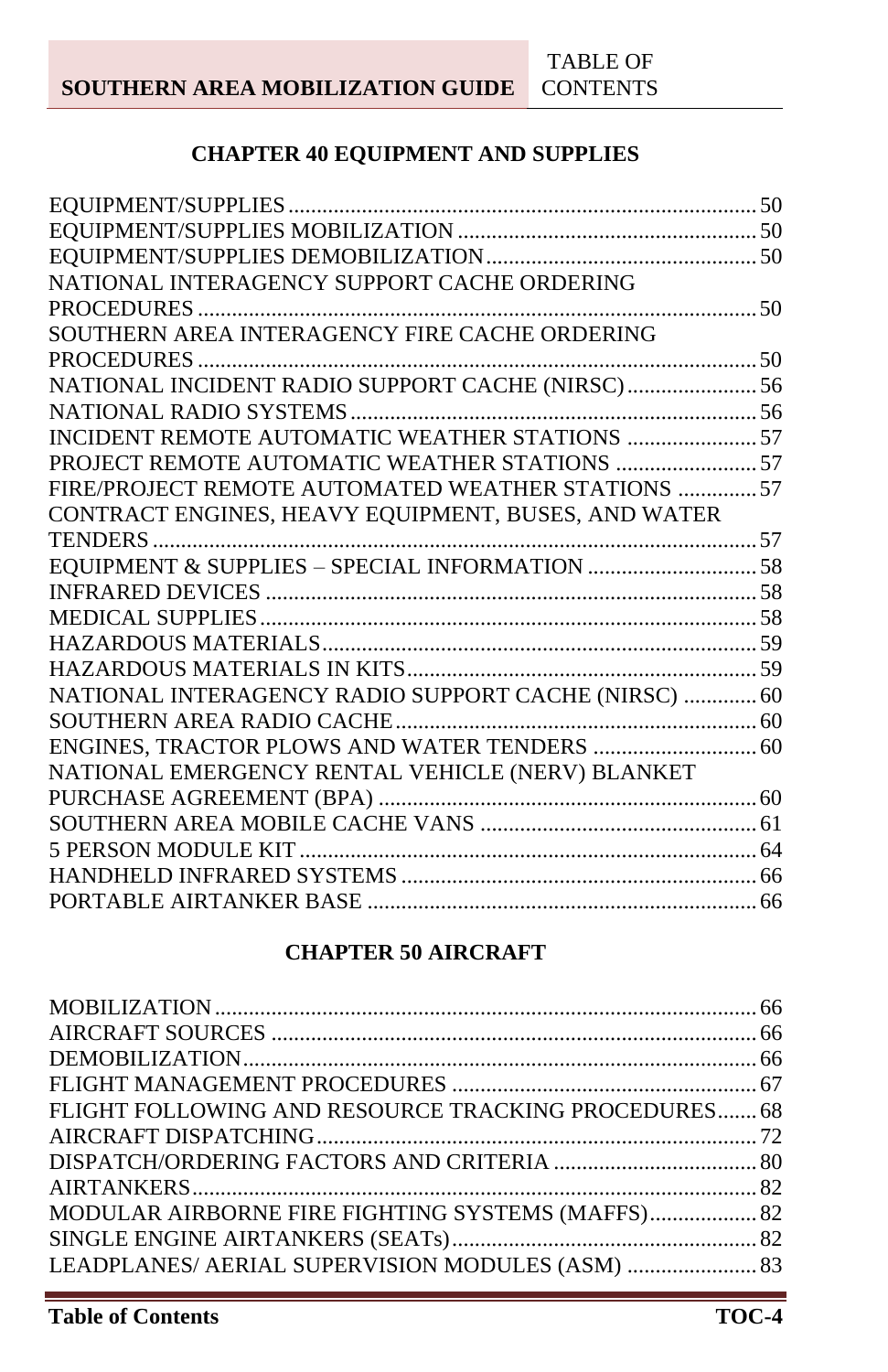| CALL WHEN NEEDED (CWN) CONTRACT HELICOPTERS  85       |  |
|-------------------------------------------------------|--|
|                                                       |  |
|                                                       |  |
|                                                       |  |
|                                                       |  |
| AIRBORNE THERMAL INFRARED (IR) FIRE MAPPING 88        |  |
|                                                       |  |
|                                                       |  |
| MILITARY TRAINING ROUTES AND SPECIAL-USE AIRSPACE  91 |  |
|                                                       |  |
|                                                       |  |
|                                                       |  |
|                                                       |  |
| DEDICATED & PRE-ASSIGNED RADIO FREQUENCIES  93        |  |
|                                                       |  |
|                                                       |  |
|                                                       |  |
|                                                       |  |
| INTERAGENCY INTERIM FLIGHT AND DUTY LIMITATIONS  94   |  |
| FEDERAL EXCESS PROPERTY PROGRAM (FEPP) AIRCRAFT  95   |  |
|                                                       |  |

## **CHAPTER 60 PREDICTIVE SERVICES**

|                                                      | 96 |
|------------------------------------------------------|----|
|                                                      |    |
|                                                      |    |
| WILDFIRE MANAGED FOR POINT OR ZONE PROTECTION        |    |
|                                                      |    |
|                                                      |    |
|                                                      |    |
|                                                      |    |
| RELATIONSHIP BETWEEN SIT REPORT AND 209 PROGRAMS  99 |    |
| SOUTHERN AREA INCIDENT MANAGEMENT BRIEFING  100      |    |
| INCIDENT MANAGEMENT SITUATION REPORT (IMSR) 100      |    |
|                                                      |    |
| NATIONAL MONTHLY AND SEASONAL WILDLAND SIGNIFICANT   |    |
|                                                      |    |
|                                                      |    |
|                                                      |    |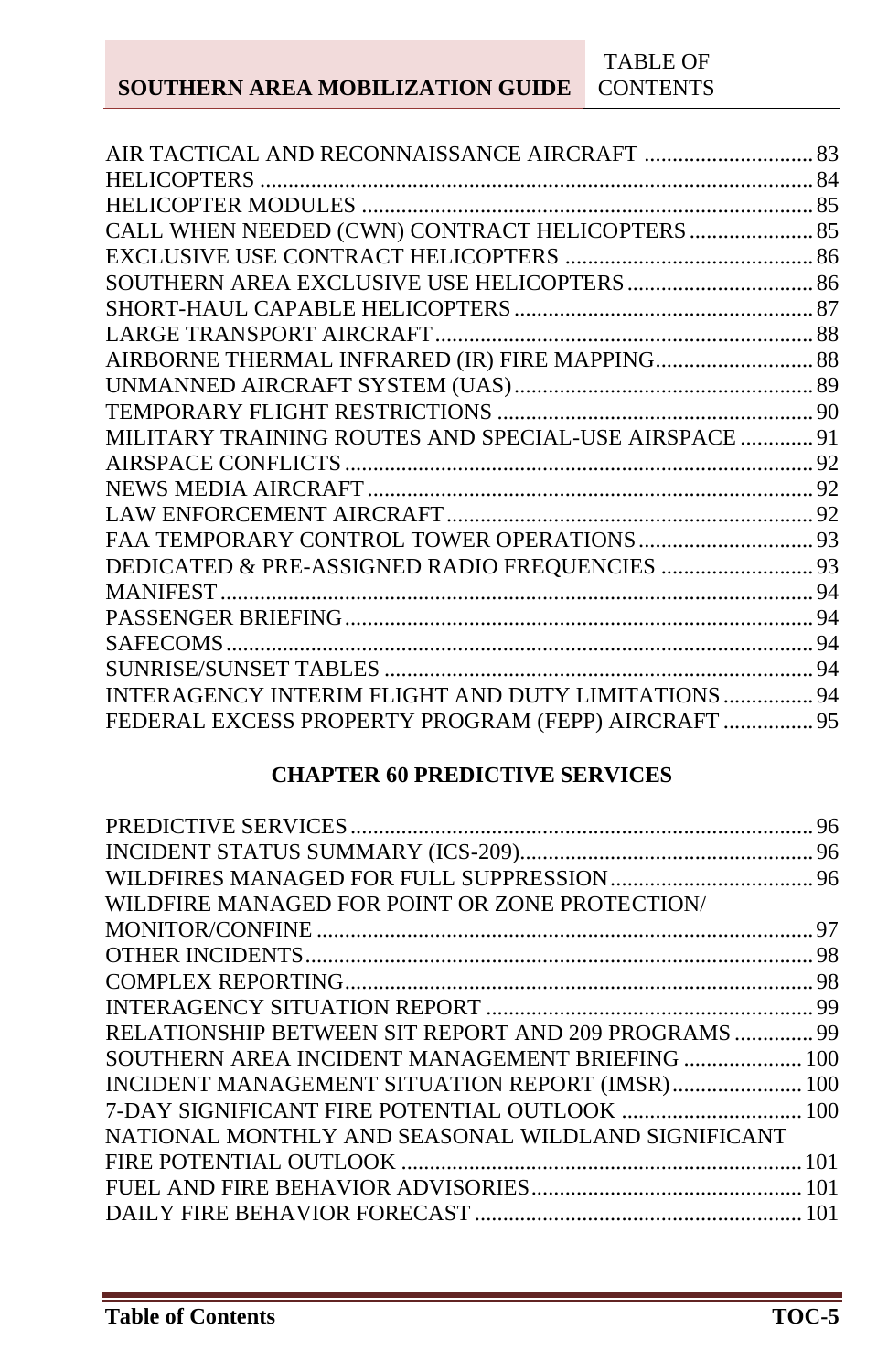## **CHAPTER 70 GACC DIRECTORY**

| ARKANSAS/OKLAHOMA INTERAGENCY COORDINATION CENTER 104 |  |
|-------------------------------------------------------|--|
| FLORIDA INTERAGENCY COORDINATION CENTER 105           |  |
| GEORGIA INTERAGENCY COORDINATION CENTER  106          |  |
| KENTUCKY INTERAGENCY COORDINATION CENTER  107         |  |
| LOUISIANA INTERAGENCY COORDINATION CENTER  108        |  |
| MISSISSIPPI INTERAGENCY COORDINATION CENTER 108       |  |
| NORTH CAROLINA INTERAGENCY COORDINATION CENTER 109    |  |
| SOUTH CAROLINA INTERAGENCY COORDINATION CENTER  109   |  |
| TENNESSEE INTERAGENCY COORDINATION CENTER 110         |  |
| TEXAS INTERAGENCY COORDINATION CENTER  111            |  |
| VIRGINIA INTERAGENCY COORDINATION CENTER 112          |  |
|                                                       |  |
| OTHER NATIONAL SUPPORT CACHE PHONE NUMBERS  113       |  |
|                                                       |  |
|                                                       |  |
| USFS - SOUTHERN REGIONAL OFFICE, REGION 8  115        |  |
|                                                       |  |
|                                                       |  |
|                                                       |  |
|                                                       |  |
|                                                       |  |
|                                                       |  |
|                                                       |  |
|                                                       |  |
|                                                       |  |
|                                                       |  |
|                                                       |  |
|                                                       |  |
|                                                       |  |
|                                                       |  |
|                                                       |  |
|                                                       |  |
|                                                       |  |
|                                                       |  |
|                                                       |  |
|                                                       |  |
|                                                       |  |
|                                                       |  |
|                                                       |  |
|                                                       |  |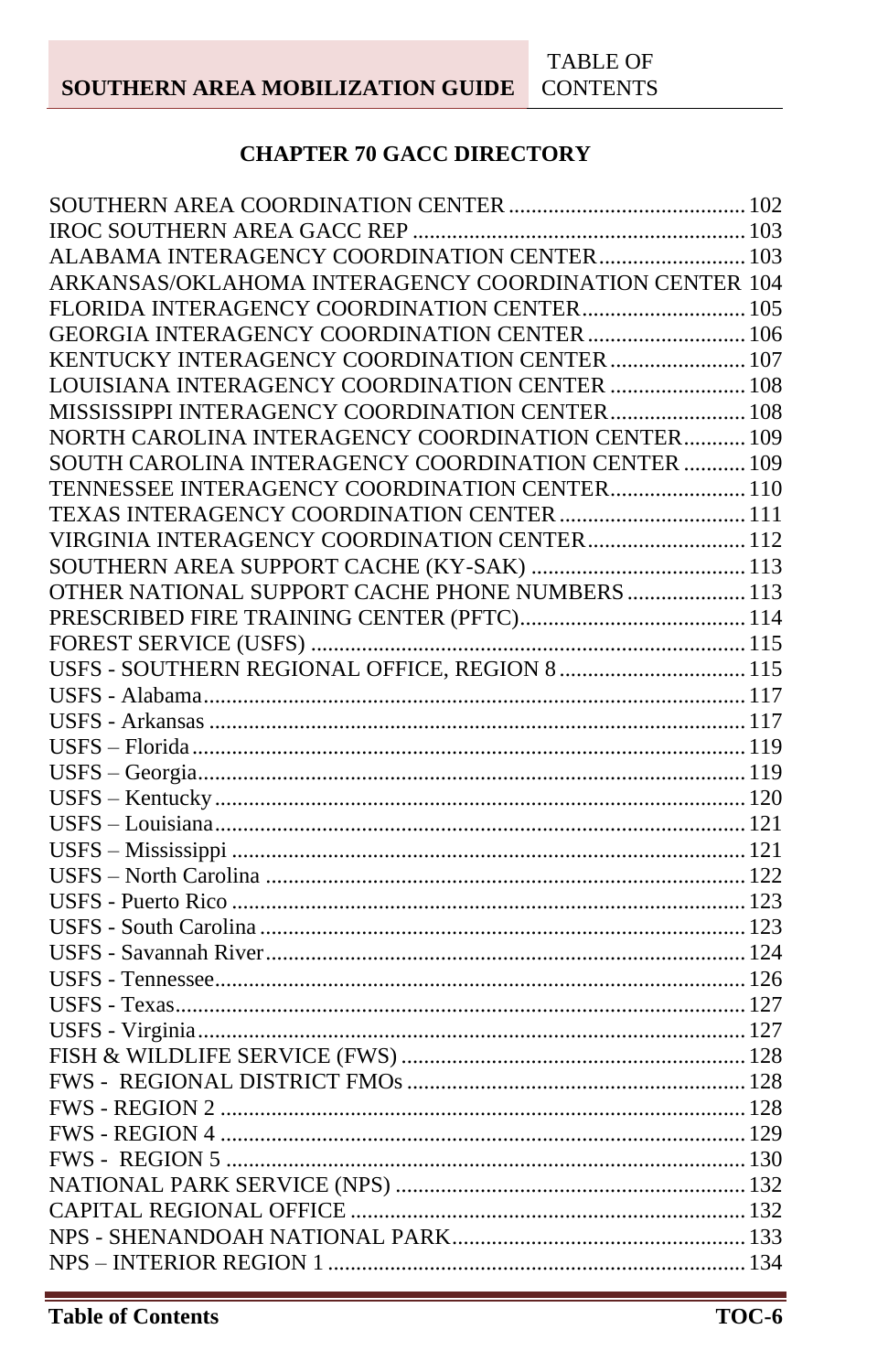| NPS - CHICKASAW NATIONAL RECREATION AREA - OKLAHOMA141  |  |
|---------------------------------------------------------|--|
| NPS - GREAT SMOKY MOUNTAINS NATIONAL PARK 141           |  |
| NPS - CUMBERLAND ISLAND NATIONAL SEASHORE  141          |  |
|                                                         |  |
|                                                         |  |
|                                                         |  |
|                                                         |  |
| BIA - EASTERN AREAS (SOUTHERN AREA PORTION)  144        |  |
| BIA - EASTERN AREAS (SOUTHERN AREA PORTION)  145        |  |
| BIA - EASTERN REGION (SOUTHERN AREA PORTION)  145       |  |
| BIA - EASTERN AREAS (SOUTHERN AREA PORTION) 146         |  |
|                                                         |  |
|                                                         |  |
|                                                         |  |
|                                                         |  |
| ARKANSAS DEPARTMENT OF AGRICULTURE FORESTRY DIVISION149 |  |
|                                                         |  |
|                                                         |  |
|                                                         |  |
|                                                         |  |
|                                                         |  |
|                                                         |  |
|                                                         |  |
|                                                         |  |
| PUERTO RICO DEPARTMENT OF NATURAL RESOURCES  157        |  |
|                                                         |  |
|                                                         |  |
|                                                         |  |
| VIRGIN ISLANDS DEPARTMENT OF ECONOMIC AND AGRICULTURAL  |  |
|                                                         |  |
|                                                         |  |
|                                                         |  |
| FEDERAL EMERGENCY MANAGEMENT AGENCY (FEMA)  161         |  |
| FEMA - REGION II - (PUERTO RICO, VIRGIN ISLANDS)  161   |  |
|                                                         |  |
|                                                         |  |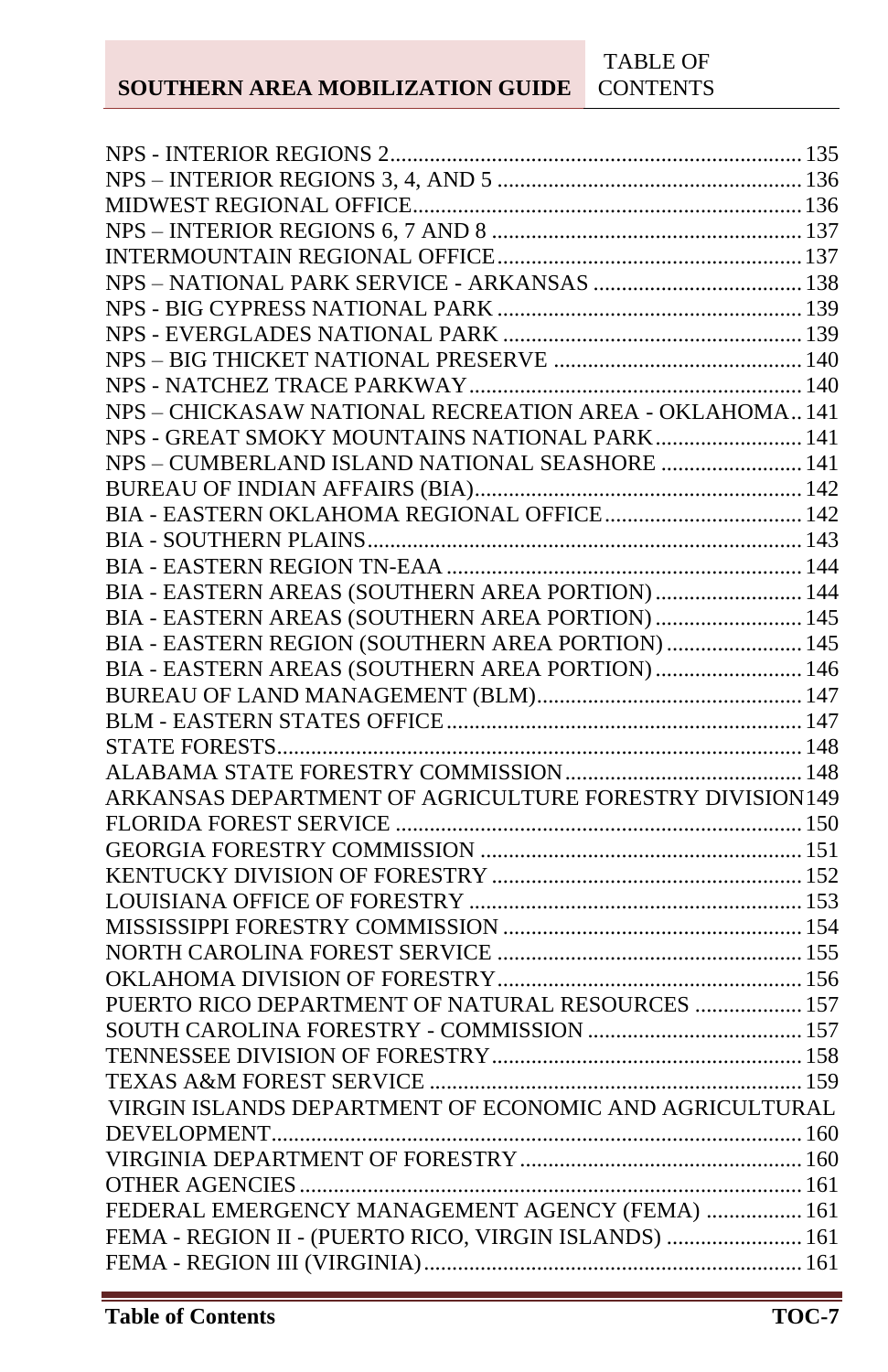#### **SOUTHERN AREA MOBILIZATION GUIDE CONTENTS**

TABLE OF

#### **CHAPTER 80 FORMS**

#### **CHAPTER 90 SOUTHEASTERN AND SOUTH CENTRAL COMPACTS**

| APPENDIX B - COMPACT ACTIVATION CHECKLIST  175          |  |
|---------------------------------------------------------|--|
|                                                         |  |
| APPENDIX D - SOUTHERN FIRE CHIEFS DIRECTORY  177        |  |
| APPENDIX E - INCIDENT BUSINESS CONTACTS DIRECTORY  179  |  |
|                                                         |  |
|                                                         |  |
| ARKANSAS DEPARTMENT OF AGRICULTURE FORESTRY DIVISION193 |  |
|                                                         |  |
|                                                         |  |
|                                                         |  |
|                                                         |  |
|                                                         |  |